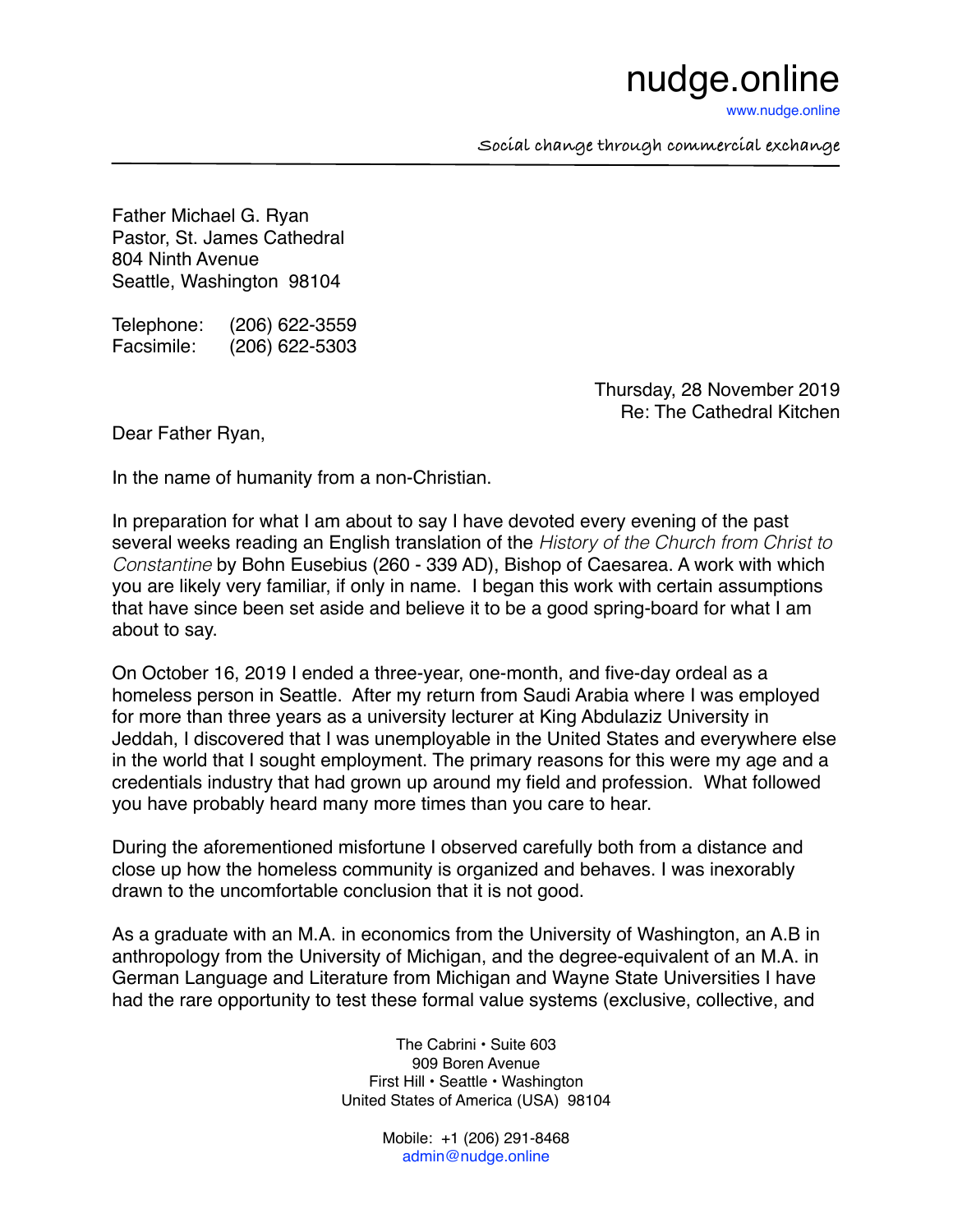## nudge.online

[www.nudge.online](http://www.nudge.online)

**Social change through commercial exchange**

personal value, respectively) against the less abstract world that these fine institutions seek to explain. This experimentation was conducted in eight countries on three continents comprising nearly three decades of overseas experience in Japan (9 years), Hong Kong (7 years), Saudi Arabia (4 years), and shorter periods in Korea, Thailand, Germany, and France. I am bringing this wealth of experience and education to your attention in order to inspire you to read the very simple message that I am about to share with you.

Under the assumption that the martyrdom of those, who followed in the foot-steps of Jesus of Nazareth in the many decades, centuries, and even millennia after his death, is still highly revered among the members of the contemporary church it is understandable that you, as head of the cathedral, do not distinguish between a criminal and a needy person while serving food at the counter in the Cathedral Kitchen. May I also be so bold to assume that you strive to treat everyone as *God's children* and actively avoid rendering judgment on the fate of those who seek your help.

Do you realize, however, that this apparent indifference is causing havoc among those whom you are seeking to help and is abetting asocial behavior? The mechanism for this negative outcome is probably easy for you to understand, but the solution less so.

May I suggest, in consequence, that before each meal everyone desirous of your offering be gathered together in whatever manner that is logistically convenient, and be compelled to listen to a prayer -- led by yourself, staff, fellow parishioners, or the homeless themselves -- that includes what the church considers proper thought and good behavior.

Now, I realize that you will likely discover an immediate drop in attendance at the Cathedral Kitchen, but you will also likely realize the following:

- 1. an increase in attendance at the Sunday mass
- 2. an absence in the need of the state to enforce proper speech and good behavior,
- 3. a more pleasant working environment for the faithful volunteers that make the kitchen possible.

Make sure that the door is closed before the prayer begins and opened only for exit until the last plate is served including seconds.

> The Cabrini • Suite 603 909 Boren Avenue First Hill • Seattle • Washington United States of America (USA) 98104

> > Mobile: +1 (206) 291-8468 [admin@nudge.online](mailto:admin@nudge.online)